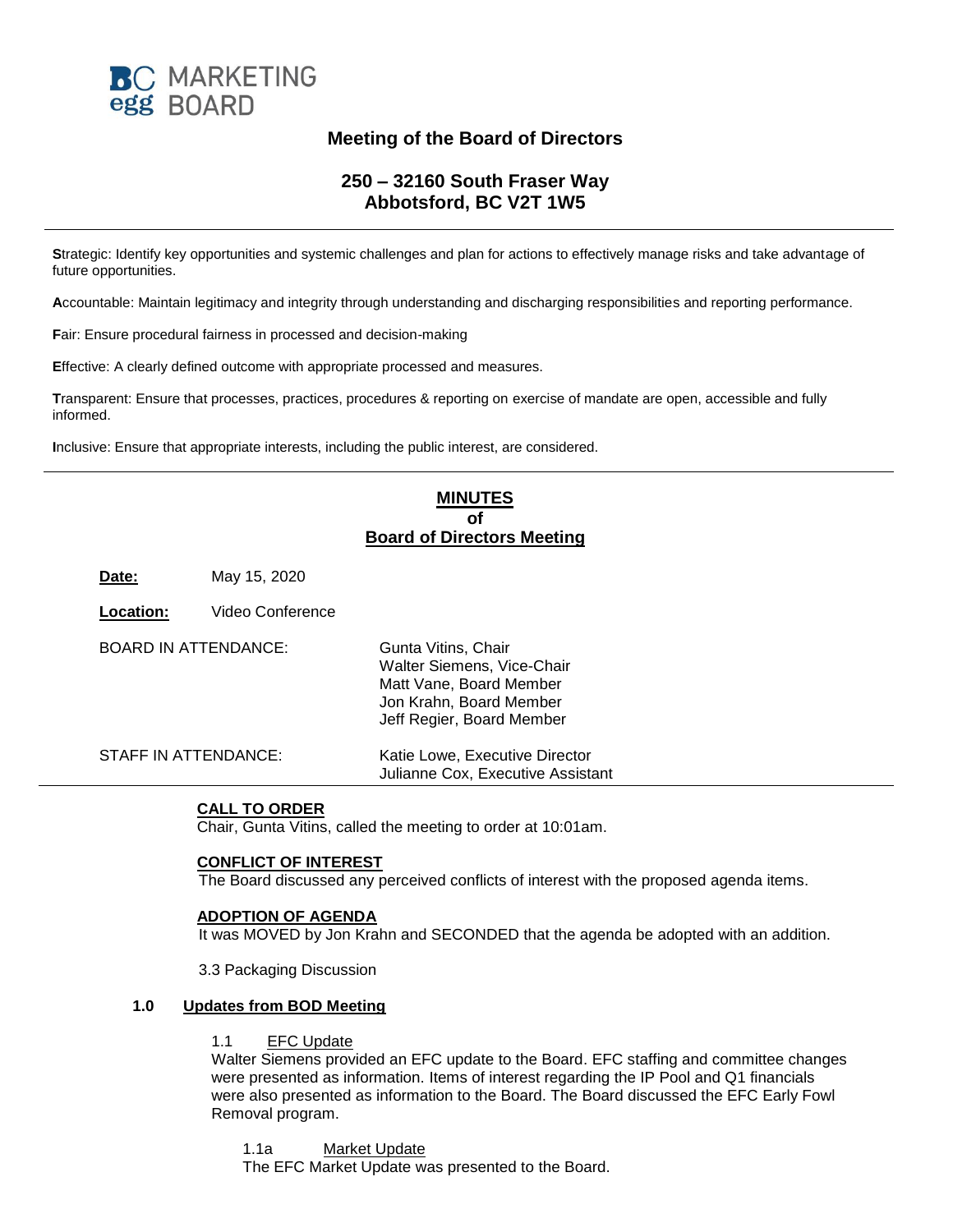#### 1.2 Eggs For Processing Update

An update on the EFP alternate market process was provided to the Board. The Board reviewed the reductions in EFP numbers and the effects on the provincial utilization rate. The Food Bank donations sent from the grading stations are reflective of the generosity of the egg sector. The Board has received positive feedback from producers regarding this program. Some producers are also donating eggs to other charities.

### 1.3 PFGC Update

The Board discussed the final report of the post farm gate cost (PFGC) analysis that was conducted by JRG Group. On May  $13<sup>th</sup>$  BC Egg met with the Egg Farmers of Alberta to review the report. JRG Group will update the report with the suggested corrections and provide the Boards with a PowerPoint presentation providing highlights from the report.

**Action:** Staff was directed to contact the EFA regarding their authority to obtain interprovincial movement information and bring that information forward for review.

#### 1.4 Small Lot Permit Program

The Board reviewed the changes to the Consolidated Order and to the small lot permit application form. The Board discussed the marketing expectations regarding the small lot producers. The final revised application forms will be presented to the Board at the next meeting.

**R20-071** It was MOVED by Matt Vane and SECONDED

THAT the Board of Directors approve the second reading of Amending Order #015 to the Consolidated Order of November 1, 2017.

## CARRIED.

#### 1.5 ULPT Meeting Update

EFC has implemented a Uniform Levy Project Team (ULPT) to examine and identify levy collection and remittance practices across the country, in order to develop and implement uniform national practices. BC Egg representatives will attend upcoming UPLT meetings on May 21<sup>st</sup> and 26<sup>th</sup>. At the May 21 meeting, BC Egg will be presenting their responses to the Levy Survey.

#### **2.0 COVID-19 Update**

#### 2.1 Fowl Removal

The Board discussed the changes to the fowl removal process and the effects of the temporary closures of two processing plants in BC. The stunning unit will be used in the Lower Mainland at least until May 23, 2020. One of the plants has reopened and is able to take one of the smaller flocks set for removal in the upcoming week.

Staff provided an update to the Board and has been working with  $\blacksquare$ , and on developing a protocol for on farm destruction using CO2. The Board discussed the challenges and benefits of having a trial run using the gassing method in BC and what this would look like moving forward. The Board would like to see if EOC funding would be available to help offset the cost.

**Action:** Staff was directed to contact EOC with a funding proposal including the recommendation of two CO2 destructions per year to stay up to date on training and methods.

**Action:** If no additional funding is available, staff was directed to be prepared to continue using stunning for all the fowl removals until the processing plants can take more of BC